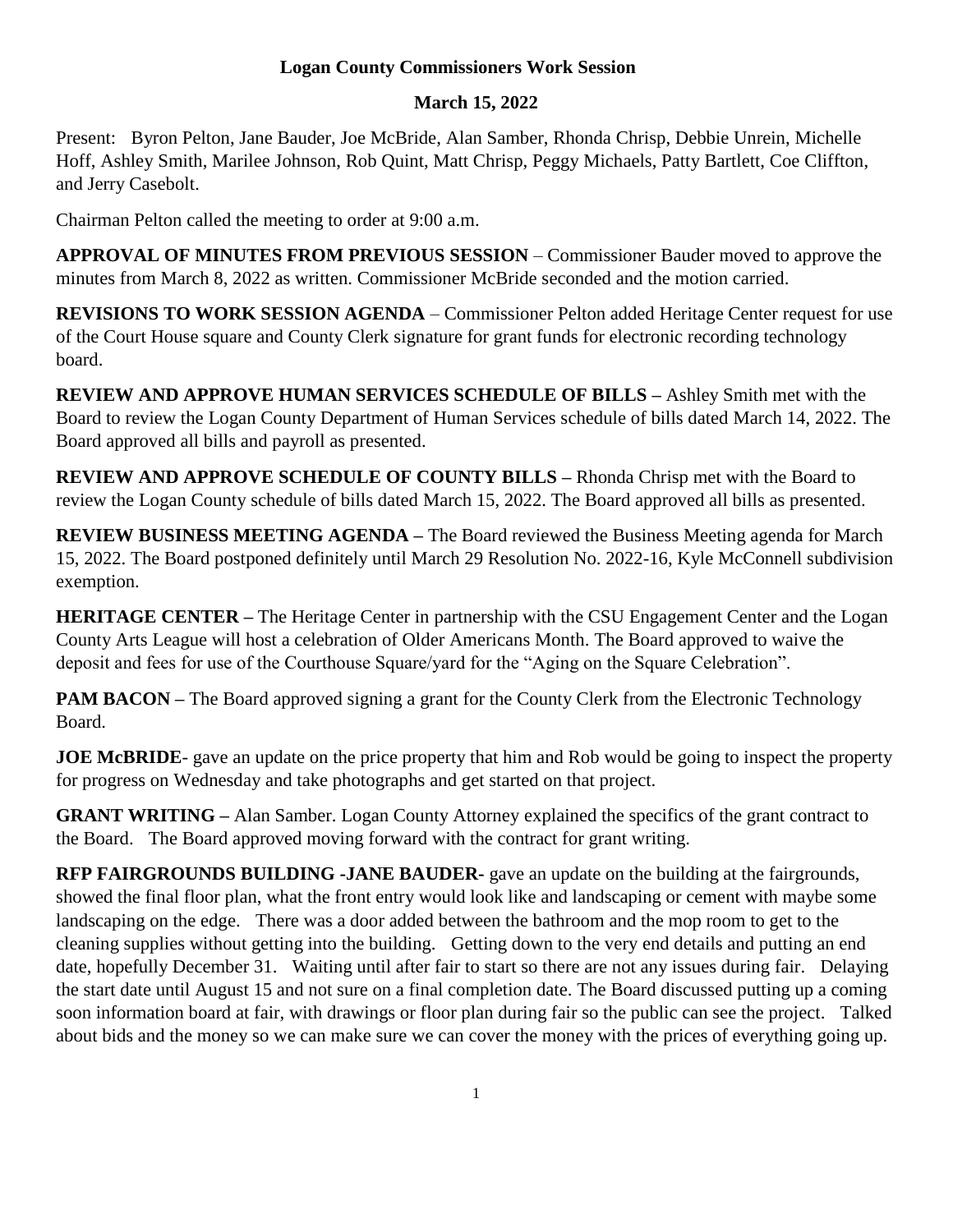**JERRY CASEBOLT** – Flood meeting, the state was awarded funds to hire outside contractors to survey the flood plain for FEMA. Two years ago, looked at lower South Platte and redid the mapping with the new technology from Greeley to the state line.The surveyors are now looking at all other drainage areas in the County, the Sand creek area the Pawnee and those have already been mapped and doesn't think those will change or affect. Zone A is the worst flooding area zone and is already mapped out and really if there is changes it will be one foot one way or the other. The regulations from these would not go into effect until 2025. Jerry explained a different public meeting he is attending and putting on and they are trying to get the small towns governing bodies back together. The first one will be on Aging project that CSU is working on and maybe talk about cybersecurity because attacks on local government has gone up by about 30 a week. Hoping to make those meeting more interactive so if someone has a question about wind energy they can ask you upfront about that instead on the back end. The Board is going to have Jerry go to the flood plain meetings to keep the Board informed.

**PEGGY MICHAELS/PATTY BARTLETT – COMPUTER INFORMATION CONCEPTS –** Contract for switching software vendors from Tyler to Computer Information Concepts. County Assessor Peggy Michaels and County Treasurer Patty Bartlett feel this conversion will save the County money over a ten-year period. Fun They already have funds in their budgets for the higher amount from Tyler so additional funds will not be necessary as CIC software is a lower cost. Alans Samber has already looked over the contract. They have been looking at switching for a few years, the level of service will be much better than they currently will have. The only downside is that it is a conversion and that will be uncomfortable but conversions usually are. They want to switch because the customer support is lacking and there are a few other items that will make it easier for them to use and the cost savings to the County. They both will adjust their software cost in the next budget but it should be a cost savings. A representative from Computer Information Concepts answered questions that the board had about the conversion of data and response time for customer service. This change will make them more seamlessly synced and will make the process flow better with this integration.

The meeting recessed at 9:36 a.m. and reconvened at 10:23 a.m.

**JEFF REEVES** – Request consideration to increase starting pay wage for Road & Bridge seasonal temporary employees for the mowers. Currently starting wage is the minimum wage of \$12.56 and is a grade one, with no benefits. We are having hard time finding people and the few retired individuals that we had working for us have fully retired and are not going to do it anymore. Last year we were short mowers all year and were behind on mowing all year. I have had two gentlemen come in and they will work because they don't need the benefits but were wondering if they could hire at a higher wage. Commissioner McBride suggested that Jeff offer an amount closer to midpoint range. Jeff clarified that he doesn't want to change the grade but just the hiring starting wage.

## **UNFINISHED BUSINESS**

**FEMA** – Rob Quint stated there are two properties that are both a tenth below regs. When you add the foot of free board that puts them at one tenth. These two properties boil down to cost and we have never really had anything that made them want to move forward. There are two other properties that have additions which we can work with. The shop buildings they become a bit of a problem. I have still not had an answer on how you, dry flood proof a pole building that sits on a sand pad. They kind of switched gears on large buildings that is our problem. When we get to agricultural buildings they don't qualify for flood vents they want dry flood proofing. They do treat ag buildings differently. We don't have a lot left don't know that any of them are